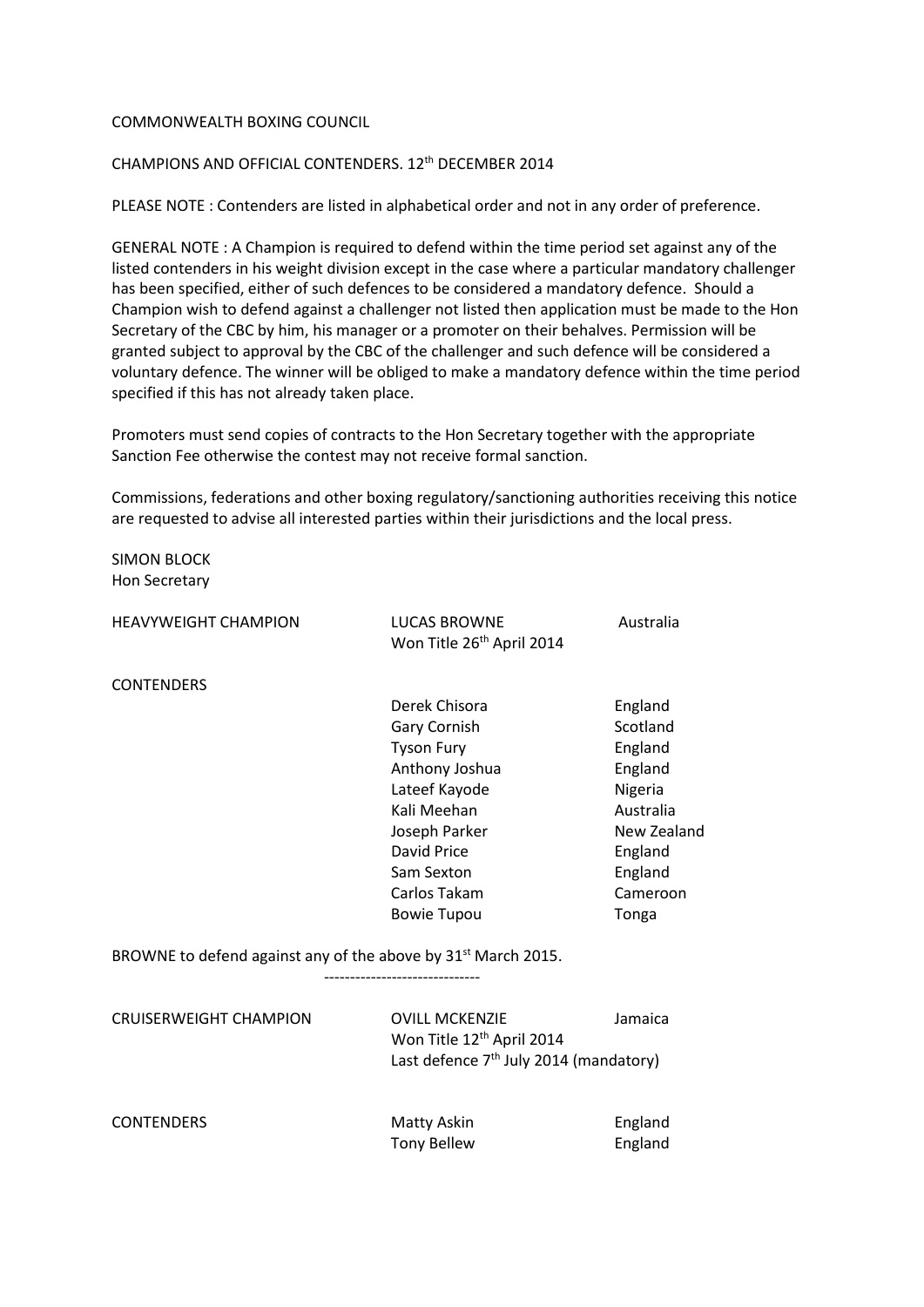| Cruiserweights cont'd | Nathan Cleverly       | Wales     |
|-----------------------|-----------------------|-----------|
|                       | <b>Tony Conquest</b>  | England   |
|                       | <b>Denton Daley</b>   | Canada    |
|                       | Olanrewaju Durodola   | Nigeria   |
|                       | Mark Flanagan         | Australia |
|                       | Anthony McCracken     | Australia |
|                       | <b>Thabiso Mchunu</b> | S Africa  |
|                       | Vikapita Meroro       | Namibia   |
|                       | <b>Steve Simmons</b>  | Scotland  |

MCKENZIE to defend against any of the above by 30<sup>th</sup> June 2015

| LIGHT HEAVYWEIGHT CHAMPION | <b>ENZO MACCARINELLI</b><br>Won Title 17 <sup>th</sup> August 2013                                                                                                                   | Wales                                                                                                  |
|----------------------------|--------------------------------------------------------------------------------------------------------------------------------------------------------------------------------------|--------------------------------------------------------------------------------------------------------|
| <b>CONTENDERS</b>          | <b>Bob Ajisafe</b><br>Robert Berridge<br><b>Blake Caparello</b><br>Isaac Chilemba<br><b>Travis Dickinson</b><br>Ryno Leibenberg<br>Johnny Muller<br>Thomas Oosthuizen<br>Jean Pascal | Nigeria<br>New Zealand<br>Australia<br>Malawi<br>England<br>S Africa<br>S Africa<br>S Africa<br>Canada |

MACCARINELLI to defend against AJISAFE by 30th April 2015 ------------------------------------------------------------------

| SUPERMIDDLEWEIGHT CHAMPION | <b>ISAAC EKPO</b><br>Won title 28 <sup>th</sup> June 2014                                                                                                                                                              | Nigeria                                                                                                                                           |
|----------------------------|------------------------------------------------------------------------------------------------------------------------------------------------------------------------------------------------------------------------|---------------------------------------------------------------------------------------------------------------------------------------------------|
| <b>CONTENDERS</b>          | Sakio Bika<br>Luke Blackledge<br>Frank Buglioni<br>Liam Cameron<br>Jake Carr<br>James DeGale<br>Zac Dunn<br>George Groves<br>Mark Heffron<br>Schiller Hyppolite<br>Rohan Murdock<br>Wilbeforce Shihepo<br>Callum Smith | Cameroon<br>England<br>England<br>England<br>Australia<br>England<br>Australia<br>England<br>England<br>Canada<br>Australia<br>Namibia<br>England |

2

----------------------------------------------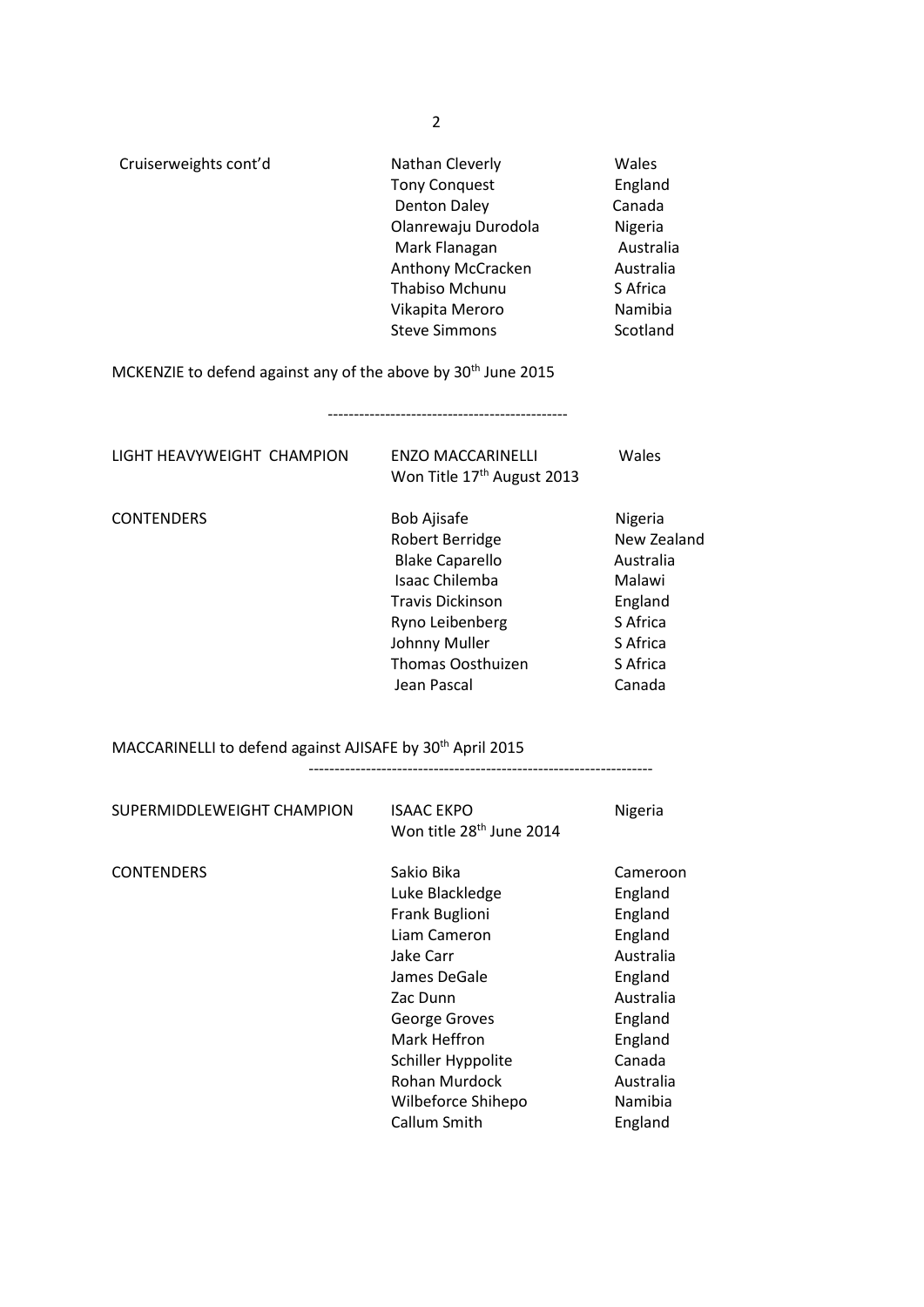Supermiddles cont'd. The Paul Smith England England

EKPO to defend by 31<sup>st</sup> March or title may be declared vacant.

---------------------------------------------------------------------

| MIDDLEWEIGHT CHAMPION                                        | <b>BILLY JOE SAUNDERS</b><br>Won Title 28 <sup>th</sup> April 2012 | England        |
|--------------------------------------------------------------|--------------------------------------------------------------------|----------------|
|                                                              | Last defence 29 <sup>th</sup> November 2014 (Mandatory)            |                |
| <b>CONTENDERS</b>                                            | Nick Blackwell                                                     | England        |
|                                                              | Chris Buthelezi                                                    | S. Africa      |
|                                                              | Danny Butler                                                       | England        |
|                                                              | <b>Adam Etches</b>                                                 | England        |
|                                                              | Chris Eubank Jnr                                                   | England        |
|                                                              | Jarrod Fletcher                                                    | Australia      |
|                                                              | <b>Daniel Geale</b>                                                | Australia      |
|                                                              | Simeon Hardy                                                       | Guyana         |
|                                                              | Gunnar Jackson                                                     | New Zealand    |
|                                                              | Tureano Johnson                                                    | <b>Bahamas</b> |
|                                                              | David Lemieux                                                      | Canada         |
|                                                              | <b>Martin Murray</b>                                               | England        |
|                                                              | Eamonn O'Kane                                                      | N Ireland      |
|                                                              | John Ryder                                                         | England        |
|                                                              | Les Sherrington                                                    | Australia      |
|                                                              | Sam Soliman                                                        | Australia      |
| SAUNDERS to defend against any of the above by 30™ June 2015 |                                                                    |                |
| LIGHTMIDDLEWEIGHT CHAMPION                                   | <b>LIAM WILLIAMS</b><br>Won title 24 <sup>th</sup> November 2014   | Wales          |
|                                                              |                                                                    |                |
| <b>CONTENDERS</b>                                            | Joshua Clottey                                                     | Ghana          |
|                                                              | <b>Brandon Cook</b>                                                | Canada         |
|                                                              | Nkululeko Mhlongu                                                  | S Africa       |
|                                                              | Anthony Mundine                                                    | Australia      |
|                                                              | <b>Brian Rose</b>                                                  | England        |
|                                                              | Liam Smith                                                         | England        |

WILLIAMS to defend against any of the above by 30<sup>th</sup> June 2015

--------------------------------------------------------------------------------

Sammy Vargas Canada

 $\sim$  3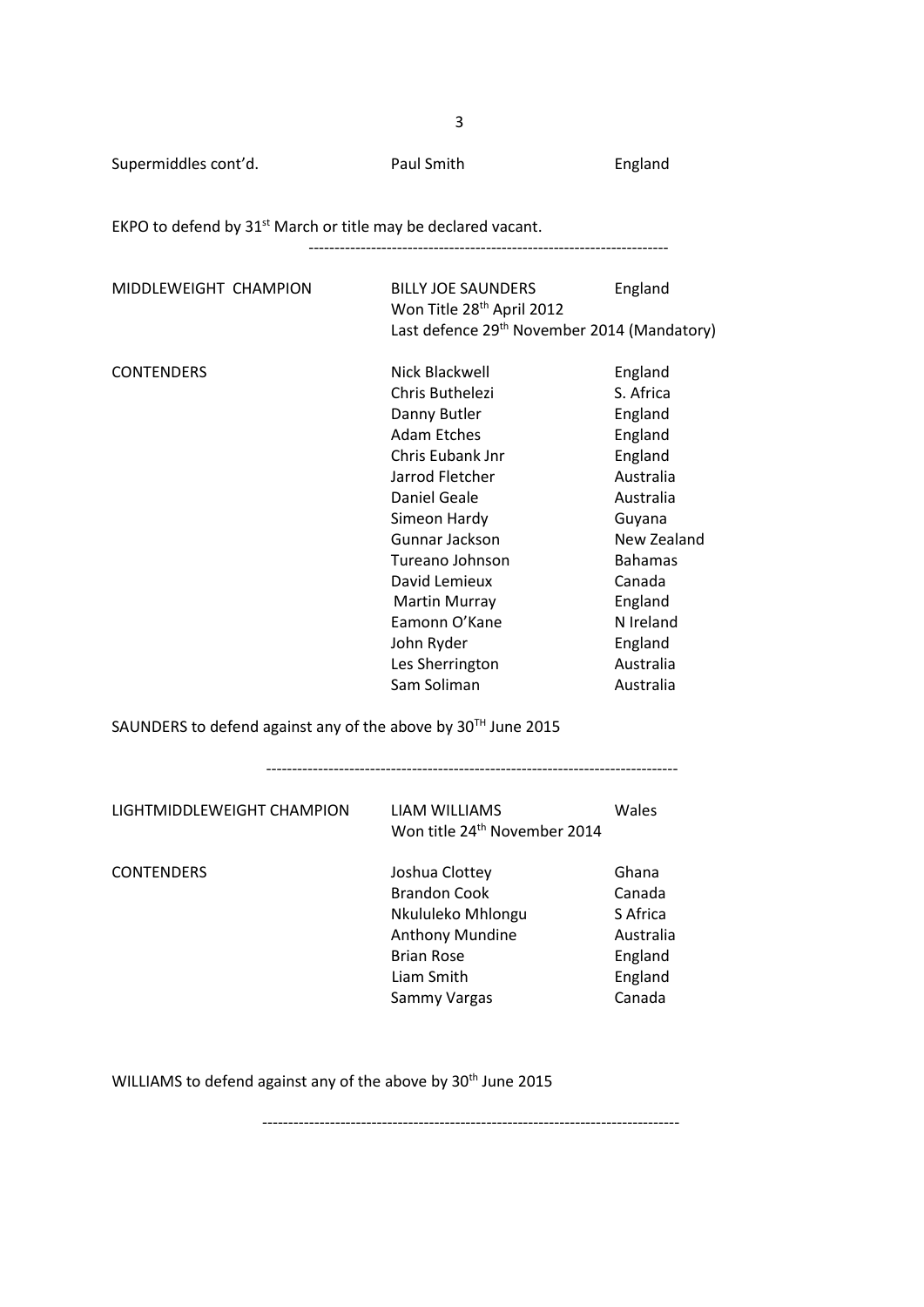| <b>WELTERWEIGHT CHAMPION</b> |  |
|------------------------------|--|
|                              |  |

FRANKIE GAVIN England Won Title 29<sup>th</sup> November 2014

CONTENDERS Kevin Bizier Canada Steve Clagget Canada Antoine Decarie Canada Sam Eggington England Cameron Hammond Australia Vivian Harris **Guyana** Jeff Horn **Australia** Amir Khan **England**  Joseph Lamptey Ghana Frederick Lawson Ghana Sakima Mullings **Jamaica** Oyewale Omotoso Nigeria Ahmet Patterson England Sackey Shikikutu Namibia Shane Singleton England Bradley Skeete England Ashley Theophane **England** Bethel Ushona Namibia Chris van Heerden S.Africa Mikael Zewski Canada

GAVIN to defend against any of the above by 30<sup>th</sup> June 2015

JOSPEH LAMPTEY to box BENJAMIN ASHLEY in an official Eliminator

-------------------------------------------------------------------------

| DAVE RYAN<br>Won Title 4/10/14                                                                                                                                                                  | England                                                                                                              |
|-------------------------------------------------------------------------------------------------------------------------------------------------------------------------------------------------|----------------------------------------------------------------------------------------------------------------------|
| Chad Bennett<br>Jack Catterall<br>Lenny Daws<br>Darren Hamilton<br>Julius Indongo<br>Dierry Jean<br>Chris Jenkins<br>Willie Limond<br><b>Tony Luis</b><br><b>Tyrone Nurse</b><br>Ajose Olusegun | Australia<br>England<br>England<br>England<br>Namibia<br>Canada<br>Wales<br>Scotland<br>Canada<br>England<br>Nigeria |
| <b>Bradley Saunders</b><br>Mzolisi Yoyo                                                                                                                                                         | England                                                                                                              |
|                                                                                                                                                                                                 |                                                                                                                      |

4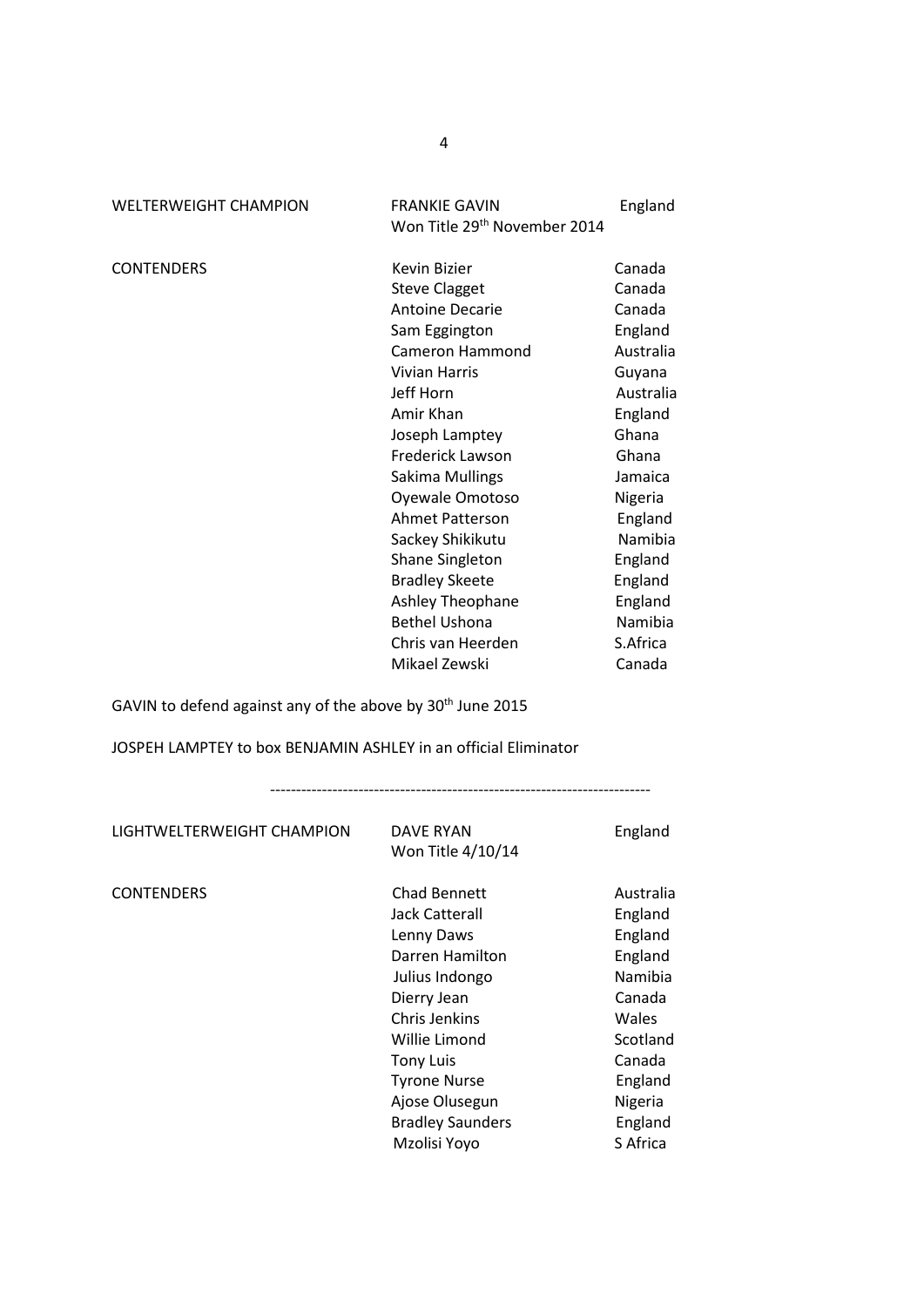Lightwelters cont'd. Lennie Zappavigna Australia

DAVE RYAN to defend against any of the above by 30<sup>th</sup> June 2015

| LIGHTWEIGHT CHAMPION | RICHARD COMMEY<br>Won title 20 <sup>th</sup> July 2014 | Ghana    |
|----------------------|--------------------------------------------------------|----------|
| <b>CONTENDERS</b>    | <b>Sharif Bogere</b>                                   | Uganda   |
|                      | <b>Ricky Burns</b>                                     | Scotland |
|                      | Luke Campbell                                          | England  |
|                      | <b>Scott Cardle</b>                                    | England  |
|                      | <b>Tommy Coyle</b>                                     | England  |
|                      | <b>Anthony Crolla</b>                                  | England  |
|                      | <b>Terry Flanagan</b>                                  | England  |
|                      | Ghislain Maduma                                        | Canada   |
|                      | Derry Matthews                                         | England  |
|                      | Rafael Mensah                                          | Ghana    |
|                      | Kevin Mitchell                                         | England  |
|                      | <b>Paulus Moses</b>                                    | Namibia  |
|                      | Xolisani Ndongeni                                      | S.Africa |
|                      |                                                        |          |

COMMEY to defend against any of the above by  $31<sup>st</sup>$  March 2015

| SUPERFEATHERWEIGHT CHAMPION | LIAM WALSH<br>Won Title 23/10/10<br>Last defence 29/11/14 (Mandatory)                                                                                                                                                                                               | England                                                                                                                                                                         |
|-----------------------------|---------------------------------------------------------------------------------------------------------------------------------------------------------------------------------------------------------------------------------------------------------------------|---------------------------------------------------------------------------------------------------------------------------------------------------------------------------------|
| <b>CONTENDERS</b>           | Maxwell Awuku<br><b>Edner Cherry</b><br><b>Billy Dib</b><br>Mzonke Fana<br>Maxi Hughes<br>John Kay<br>Malcolm Klassen<br>Kye MacKenzie<br>Jasper Seroka<br>Mitchell Smith<br>Stephen Smith<br>Gary Sykes<br><b>Will Tomlinson</b><br>Arash Usmanee<br>Martin J Ward | Ghana<br><b>Bahamas</b><br>Australia<br>S Africa<br>England<br>England<br>S. Africa<br>Australia<br>S.Africa<br>England<br>England<br>England<br>Australia<br>Canada<br>England |

WALSH to defend against any of the above by 30<sup>th</sup> June 2015.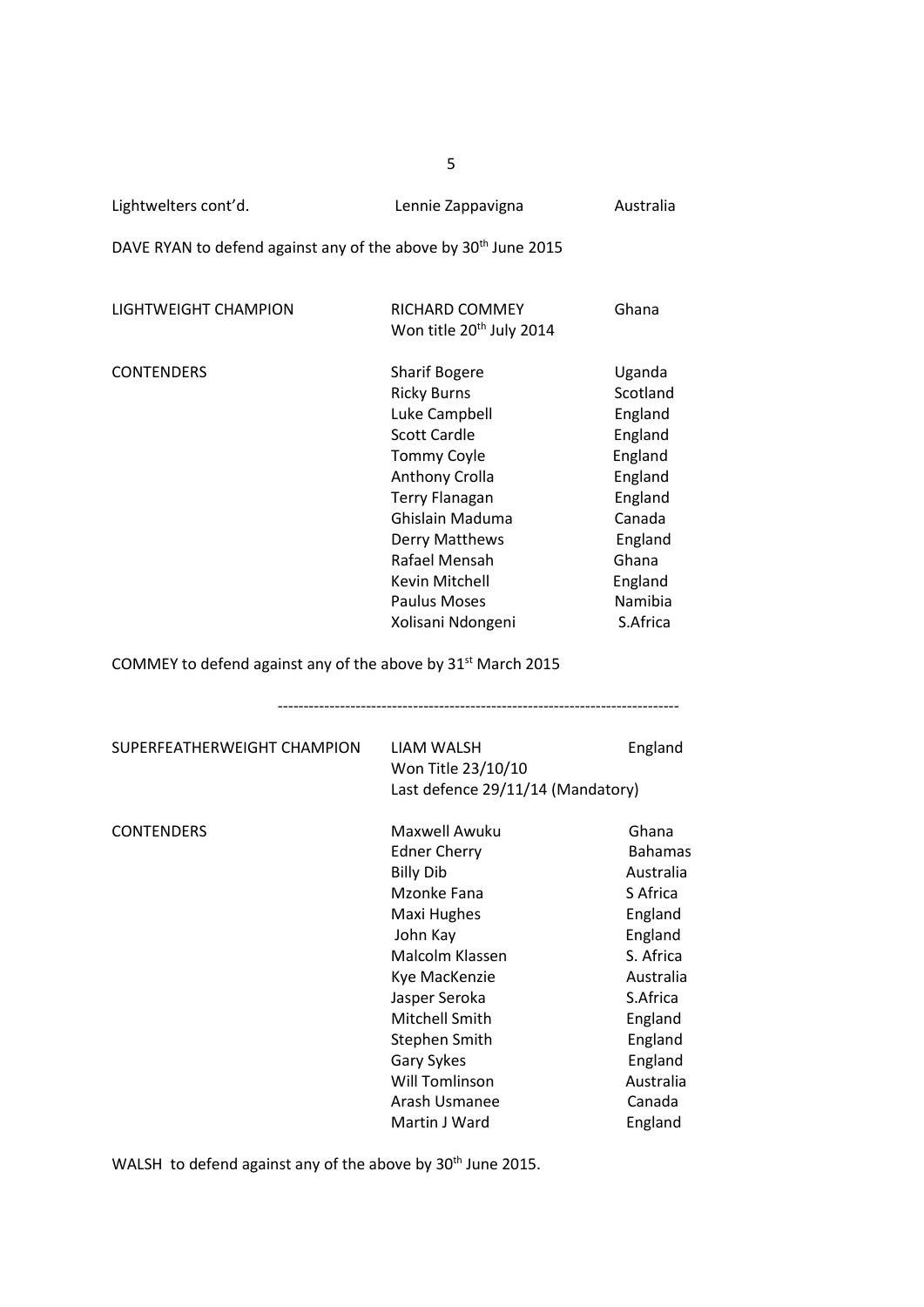| <b>FEATHERWEIGHT CHAMPION</b>                                                  | <b>JOSH WARRINGTON</b><br>Won Title 2 <sup>nd</sup> November 2013<br>Last defence 21 <sup>st</sup> May 2014 (Mandatory)                                                                                                     | England                                                                                                                                      |
|--------------------------------------------------------------------------------|-----------------------------------------------------------------------------------------------------------------------------------------------------------------------------------------------------------------------------|----------------------------------------------------------------------------------------------------------------------------------------------|
| <b>CONTENDERS</b>                                                              | <b>Kris Hughes</b><br>Martin Lindsay<br>Marco McCullough<br>Samir Mouneimne<br>Joe Murray<br>Takalani Ndlovu<br>Gottlieb Ndokosho<br>Lee Selby<br>John Slowey<br>Simpiwe Vetyeka                                            | Scotland<br>N Ireland<br>N.Ireland<br>England<br>England<br>S. Africa<br>Namibia<br>Wales<br>Scotland<br>S. Africa                           |
| Winner of the contest between Walid Usman (Nigeria) and Felix Williams (Ghana) |                                                                                                                                                                                                                             |                                                                                                                                              |
| WARRINGTON to defend against any of the above by 30 <sup>th</sup> June 2015    |                                                                                                                                                                                                                             |                                                                                                                                              |
| SUPERBANTAMWEIGHT CHAMPION                                                     | KID GALAHAD<br>Won title 10 <sup>th</sup> May 2014                                                                                                                                                                          | England                                                                                                                                      |
| <b>CONTENDERS</b>                                                              | Paulus Ambunda<br><b>Tyson Cave</b><br>Oscar Chauke<br>James Dickens<br>Siviwe Hasheni<br>Gavin McDonnell<br>Tshifhiwa Munyai<br>Lewis Pettitt<br>Manyo Plange<br>Macbute Sinyabi<br>Josh Wale<br>Ryan Walsh<br>Martin Ward | Namibia<br>Canada<br>S.Africa<br>England<br>S Africa<br>England<br>S Africa<br>England<br>Ghana<br>S Africa<br>England<br>England<br>England |

GALAHAD to defend against any of the above by  $31<sup>st</sup>$  March 2015.

-------------------------------------------------------------------------------------

6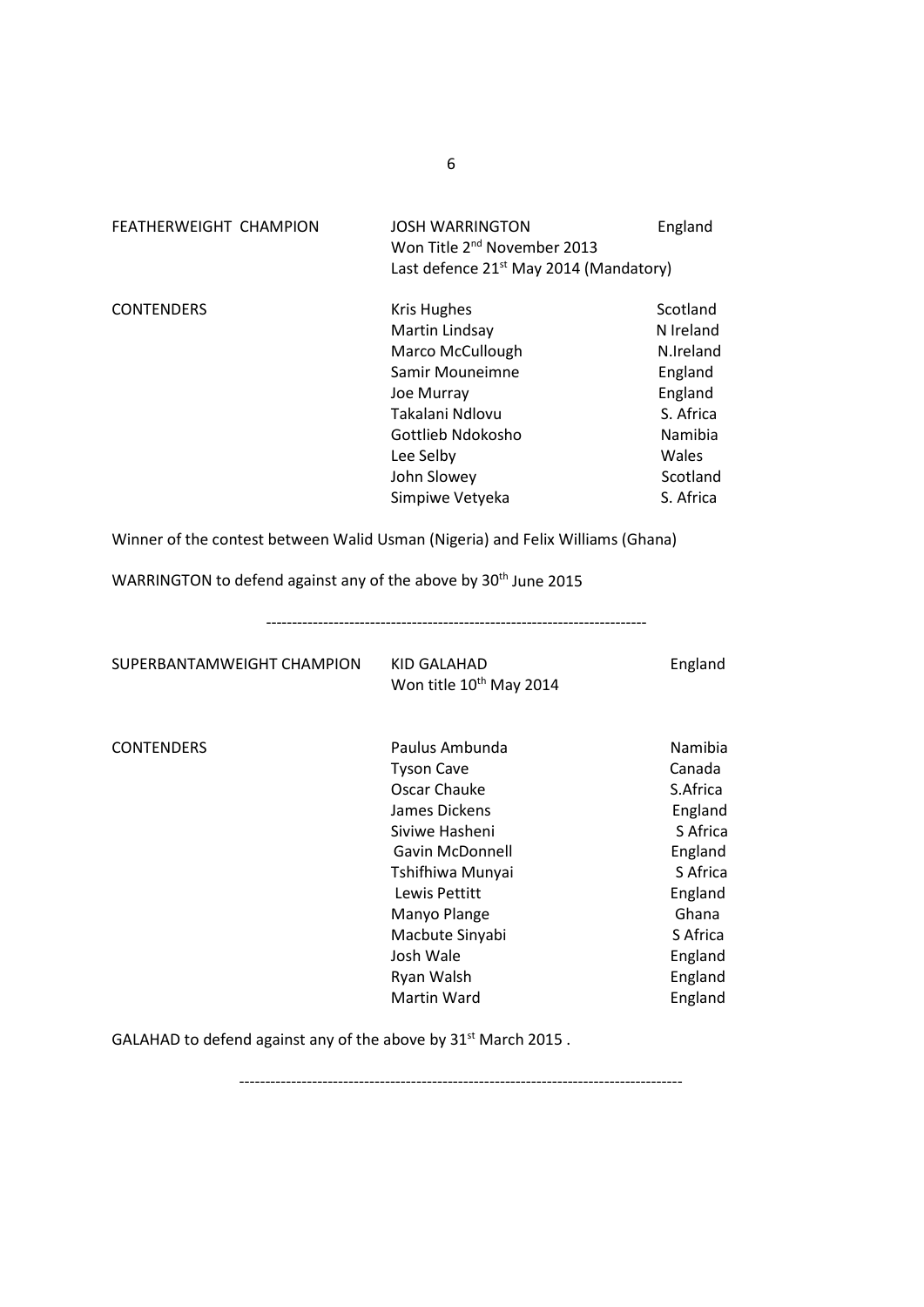| <b>BANTAMWEIGHT CHAMPION</b>                                                | <b>ROSS BURKINSHAW</b><br>Won title 6 <sup>th</sup> September 2014                                                                                                                                                                        | England                                                                                                                                       |
|-----------------------------------------------------------------------------|-------------------------------------------------------------------------------------------------------------------------------------------------------------------------------------------------------------------------------------------|-----------------------------------------------------------------------------------------------------------------------------------------------|
| <b>CONTENDERS</b>                                                           | Prosper Ankrah<br>Jason Booth<br><b>Ryan Farrag</b><br><b>Stuart Hall</b><br>Lee Haskins<br>Vusi Malinga<br>Mfusi Maxhayi<br>Immanuel Naidjala<br>Isaa Nampepeche<br>Nick Otieno<br>Nasibu Ramadhani<br>Lesley Sekotswe<br>Thabo Sishwane | Ghana<br>England<br>England<br>England<br>England<br>S Africa<br>S Africa<br>Namibia<br>Tanzania<br>Kenya<br>Tanzania<br>Botswana<br>S Africa |
| BURKINSHAW to defend against any of the above by 30 <sup>th</sup> June 2015 |                                                                                                                                                                                                                                           |                                                                                                                                               |
| SUPERFLYWEIGHT CHAMPION                                                     | <b>KHALID YAFAI</b><br>Won title 21 <sup>st</sup> May 2014                                                                                                                                                                                | England                                                                                                                                       |
| <b>CONTENDERS</b>                                                           | <b>Paul Butler</b><br>Jamie Conlan<br><b>Elton Dharry</b><br><b>Mohammed Matumla</b><br>Siphosethu Myula<br><b>Anthony Nelson</b>                                                                                                         | England<br>N Ireland<br>Guyana<br>Tanzania<br>S Africa<br>England                                                                             |
| YAFAI to defend against any of the above by 31 <sup>st</sup> March 2015.    |                                                                                                                                                                                                                                           |                                                                                                                                               |
| <b>FLYWEIGHT CHAMPION</b>                                                   | <b>KEVIN SATCHELL</b><br>Won Title 19th May 2012<br>Last defence 8 <sup>th</sup> March 2014 (Mandatory)                                                                                                                                   | England                                                                                                                                       |
| <b>CONTENDERS</b>                                                           | Don Broadhurst<br>Juma Fundi<br>Julius Kisarawe<br>Mzuvukile Magwaca                                                                                                                                                                      | England<br>Tanzania<br>Tanzania<br>S Africa                                                                                                   |

7